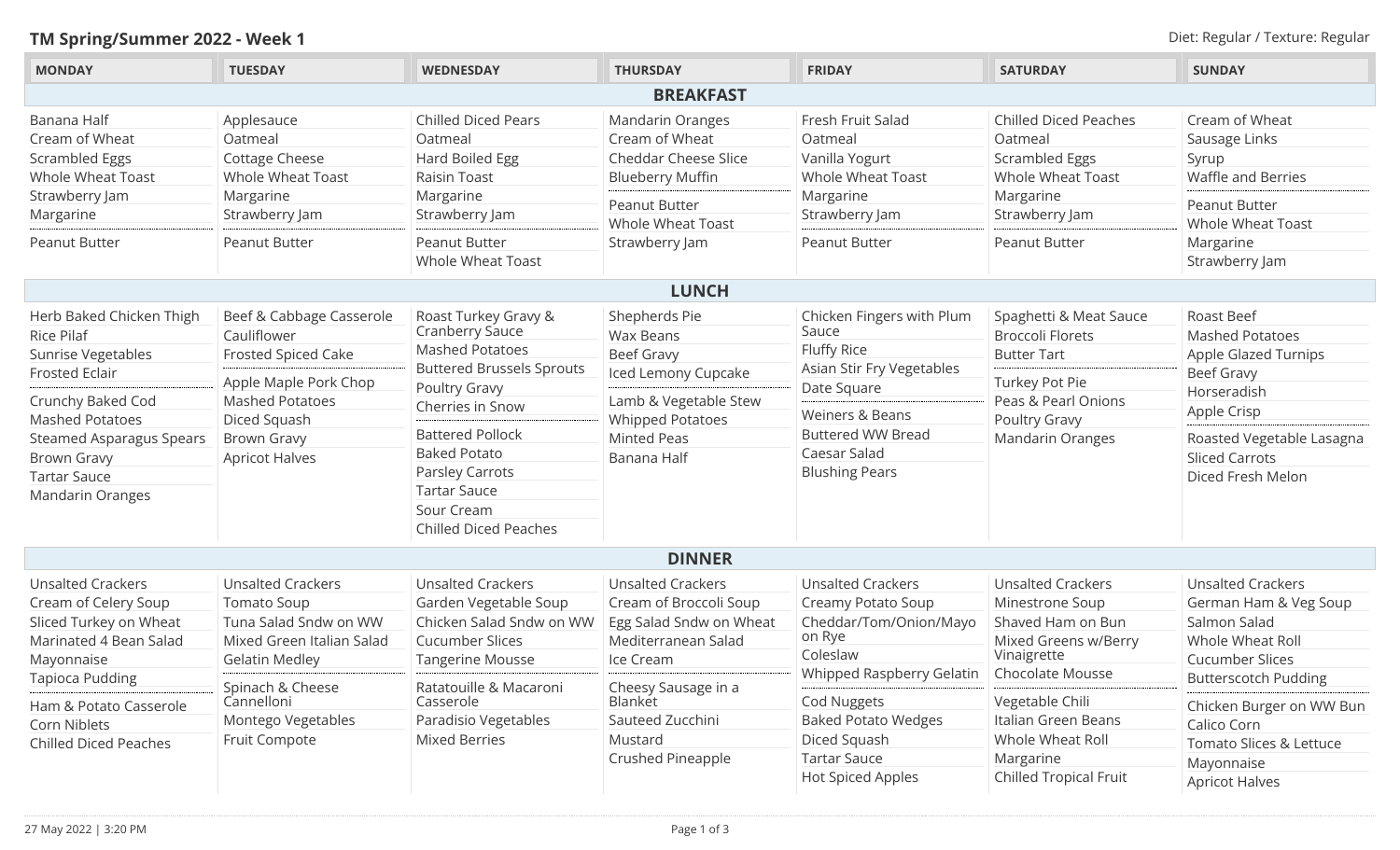## **TM Spring/Summer 2022 - Week 2** Diet: Regular / Texture: Regular

| <b>MONDAY</b>                              | <b>TUESDAY</b>                                | <b>WEDNESDAY</b>                      | <b>THURSDAY</b>          | <b>FRIDAY</b>                            | <b>SATURDAY</b>               | <b>SUNDAY</b>                   |
|--------------------------------------------|-----------------------------------------------|---------------------------------------|--------------------------|------------------------------------------|-------------------------------|---------------------------------|
|                                            |                                               |                                       | <b>BREAKFAST</b>         |                                          |                               |                                 |
| Crushed Pineapple                          | Banana Half                                   | <b>Apricot Halves</b>                 | Mandarin Oranges         | Applesauce                               | <b>Blueberries</b>            | <b>Chilled Diced Pears</b>      |
| Cream of Wheat                             | Oatmeal                                       | Cream of Wheat                        | Cream of Wheat           | Oatmeal                                  | Cream of Wheat                | Oatmeal                         |
| Hard Boiled Egg                            | <b>Strawberry Yogurt</b>                      | Hard Boiled Egg                       | LS Bacon                 | Creamy Peach Yogurt                      | Poached Egg                   | Cottage Cheese                  |
| Whole Wheat Toast                          | Whole Wheat Toast                             | <b>Bran Muffin</b>                    | Scrambled Eggs           | Pancakes                                 | Raisin Toast                  | Fruit Extreme Muffin            |
| Margarine                                  | Margarine                                     | Peanut Butter                         | Whole Wheat Toast        | Syrup                                    | Margarine                     | Peanut Butter                   |
| Strawberry Jam                             | Strawberry Jam                                | <b>Whole Wheat Toast</b>              | Margarine                | <b>Peanut Butter</b>                     | Strawberry Jam                | <b>Whole Wheat Toast</b>        |
| Peanut Butter                              | Peanut Butter                                 | Strawberry Jam                        | Strawberry Jam           | <b>Whole Wheat Toast</b>                 | <b>Peanut Butter</b>          | Margarine                       |
|                                            |                                               | Margarine                             | Peanut Butter            | Margarine                                | Whole Wheat Toast             | Strawberry Jam                  |
|                                            |                                               |                                       |                          | Strawberry Jam                           |                               |                                 |
|                                            |                                               |                                       |                          |                                          |                               |                                 |
|                                            |                                               |                                       | <b>LUNCH</b>             |                                          |                               |                                 |
| Cabbage Rolls                              | <b>Battered English Style</b>                 | Lemon Herb Chicken Breast   Baked Ham |                          | <b>Baked Chicken with Chalet</b>         | <b>Honey Garlic Meatballs</b> | Roast Turkey                    |
| Prince Edward Vegetables                   | Pollock                                       | Sour Cream                            | Roasted Baby Potatoes    | Sauce                                    | w/Veg                         | <b>Mashed Potatoes</b>          |
| Very Berry Mousse                          | Crispy Potato Cubes                           | <b>Baked Potato</b>                   | Green Beans              | Chive Whipped Potatoes                   | <b>Mashed Potatoes</b>        | <b>Mexican Mixed Vegetables</b> |
|                                            | Coleslaw                                      | Sunrise Vegetables                    | Frosted Banana Cake      | Julienne Parsley Carrots                 | Stir Fried Peppers & Onions   | Cranberry Sauce                 |
| Turkey Schnitzel<br><b>Mashed Potatoes</b> | Ice Cream                                     | Peach Crisp                           | Braised Beef & Vegetable | Strawberry Ice Cream Cup                 | Margarine                     | Poultry Gravy                   |
| <b>Diced Beets</b>                         | Ravioli w/Rose Sauce                          | <b>Baked Cod</b>                      | Stew                     | Veal Parmesan                            | <b>Frosted Chocolate Cake</b> | Banana Cream Pie Slice          |
| Poultry Gravy                              | Italian Mixed Vegetables                      | <b>Mashed Potatoes</b>                | <b>Mashed Potatoes</b>   | <b>Buttered Spaghetti</b>                | Macaroni & Cheese             | Veggie Burger on WW Bun         |
| Fresh Watermelon                           | Strawberries                                  | <b>Green Peas</b>                     | <b>Butternut Squash</b>  | Mediterranean Salad                      | Sauteed Zucchini              | Wax Beans                       |
|                                            |                                               | <b>Chilled Diced Pears</b>            | Beef Gravy               | Banana Half                              | Fruit Compote                 | Chilled Apple Slices            |
|                                            |                                               |                                       | <b>Mixed Berries</b>     |                                          |                               |                                 |
|                                            |                                               |                                       | <b>DINNER</b>            |                                          |                               |                                 |
| <b>Unsalted Crackers</b>                   | <b>Unsalted Crackers</b>                      | <b>Unsalted Crackers</b>              | <b>Unsalted Crackers</b> | Corn Chowder                             | <b>Unsalted Crackers</b>      | <b>Unsalted Crackers</b>        |
| Creamy Carrot Dill Soup                    | Cream of Mushroom Soup                        | Italian Wedding Soup                  | Veggie Florentine Soup   | <b>Unsalted Crackers</b>                 | Cream of Broccoli Soup        | Minestrone Soup                 |
| Potato Leek Quiche                         | Egg Salad                                     | Pastrami Sndw on Wheat                | Hot Turkey Sndw on WW    | Hot Dog on White Bun                     | Pepperoni Pizza               | Shaved Beef Sndw on             |
| Baked Tomato au Gratin                     | Whole Wheat Roll                              | <b>Tossed Garden Salad</b>            | w/Gravy                  | <b>Tossed Salad</b>                      | Caesar Salad                  | Wheat                           |
| Mini Cupcake                               | Carrot Apple Salad                            | Mini Lemon Tart                       | Pearl Harvest Vegetables | <b>Coconut Cream Pudding</b>             | Vanilla Mousse                | Creamy Cucumber Salad           |
|                                            | <b>Rice Pudding</b>                           |                                       | Rainbow Sherbet          |                                          | Sweet & Sour Pork             | Creamy Horseradish Sauce        |
| Salami on Wheat<br>Mixed Green Salad       |                                               | Vegetarian Chili<br>Cauliflower       | Salmon Salad Plate       | Liver & Onions<br><b>Mashed Potatoes</b> |                               | Cherries in Snow                |
| <b>Chilled Diced Pears</b>                 | Beef Burger on WW Bun<br>Lettuce/Tomato/Onion | <b>Buttered WW Bread</b>              | Whole Wheat Roll         | <b>LS Stewed Tomatoes</b>                | Fluffy Rice                   | LS Chicken & Noodles            |
|                                            | Potato Salad                                  |                                       | <b>Pickled Beets</b>     |                                          | <b>Orange Glazed Parsnips</b> | Asian Stir Fry Vegetables       |
|                                            |                                               | <b>Chilled Tropical Fruit</b>         | Margarine                | <b>Beef Gravy</b>                        | <b>Chilled Apricots</b>       | Summer Fruit Salad              |
|                                            | Sauteed Zucchini                              |                                       | Diced Fresh Melon        | Mango                                    |                               |                                 |
|                                            | Rosy Applesauce                               |                                       |                          |                                          |                               |                                 |